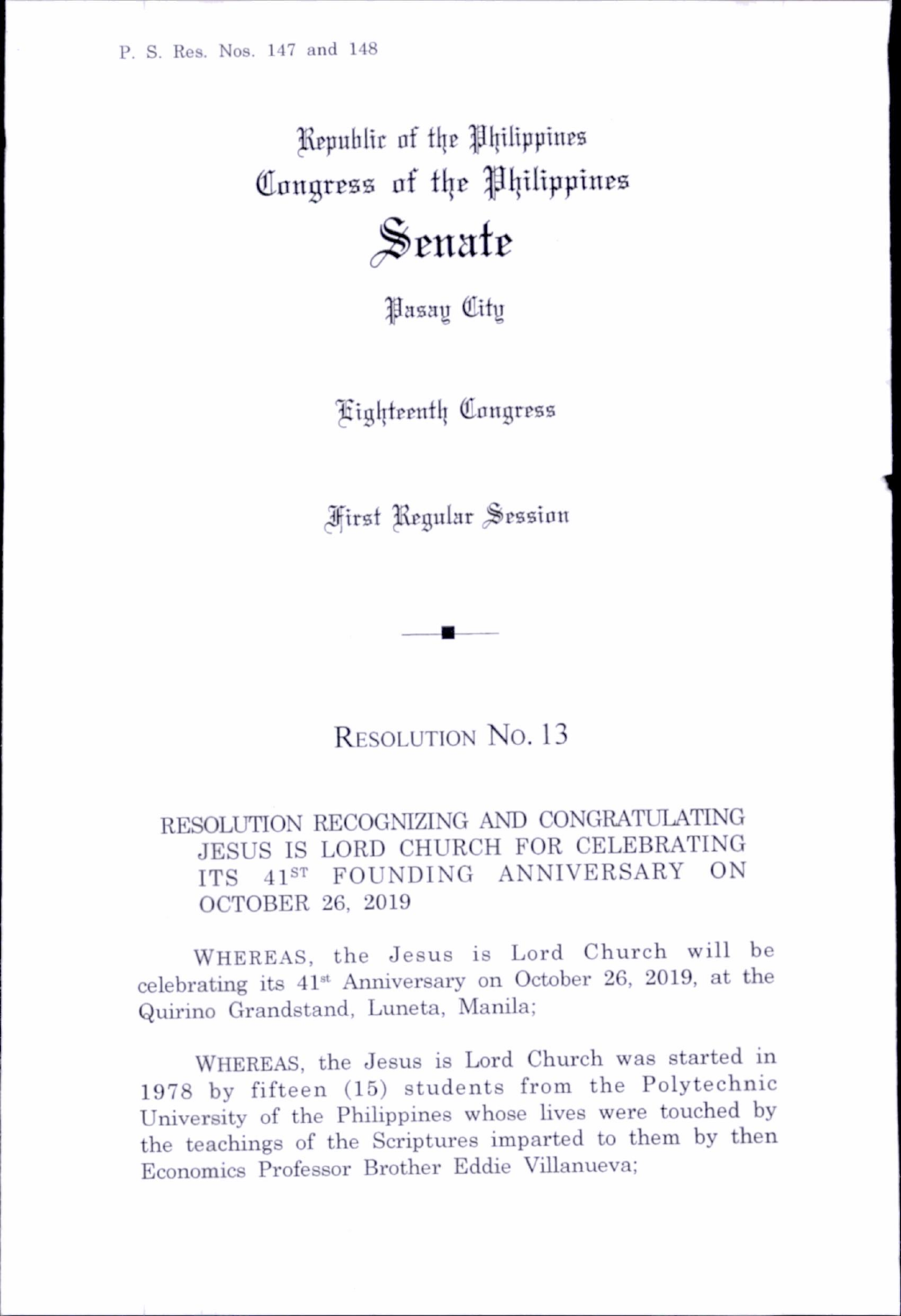Whereas, since its establishment, the Jesus is Lord Church has garnered millions of followers worldwide, with numbers continuing to expand with the Church's efforts to reach more through TV, radio, literature, audio-tape, and video ministries;

Whereas, the Jesus is Lord Church has also expanded to other countries and currently has churches in more than 60 nations;

Whereas, the Jesus is Lord Church, consistent with its mission, continues to bring all peoples to the Kingdom of the Living God regardless of race, status, belief and religious affiliations through the saving, healing, delivering, and transforming power of the Lord Jesus Christ; Now, therefore, be it

Resolved, as it is hereby resolved, by the Senate of the Philippines, To recognize and congratulate the Jesus is Lord Church for celebrating its 41<sup>st</sup> Anniversary on October 26, 2019, for its continuous contribution to the country's moral and spiritual recovery, and for its vibrant work in community development and nation-building.

Adopted,

VICENTE  $\varphi$ . SOTTO III President of the Senate